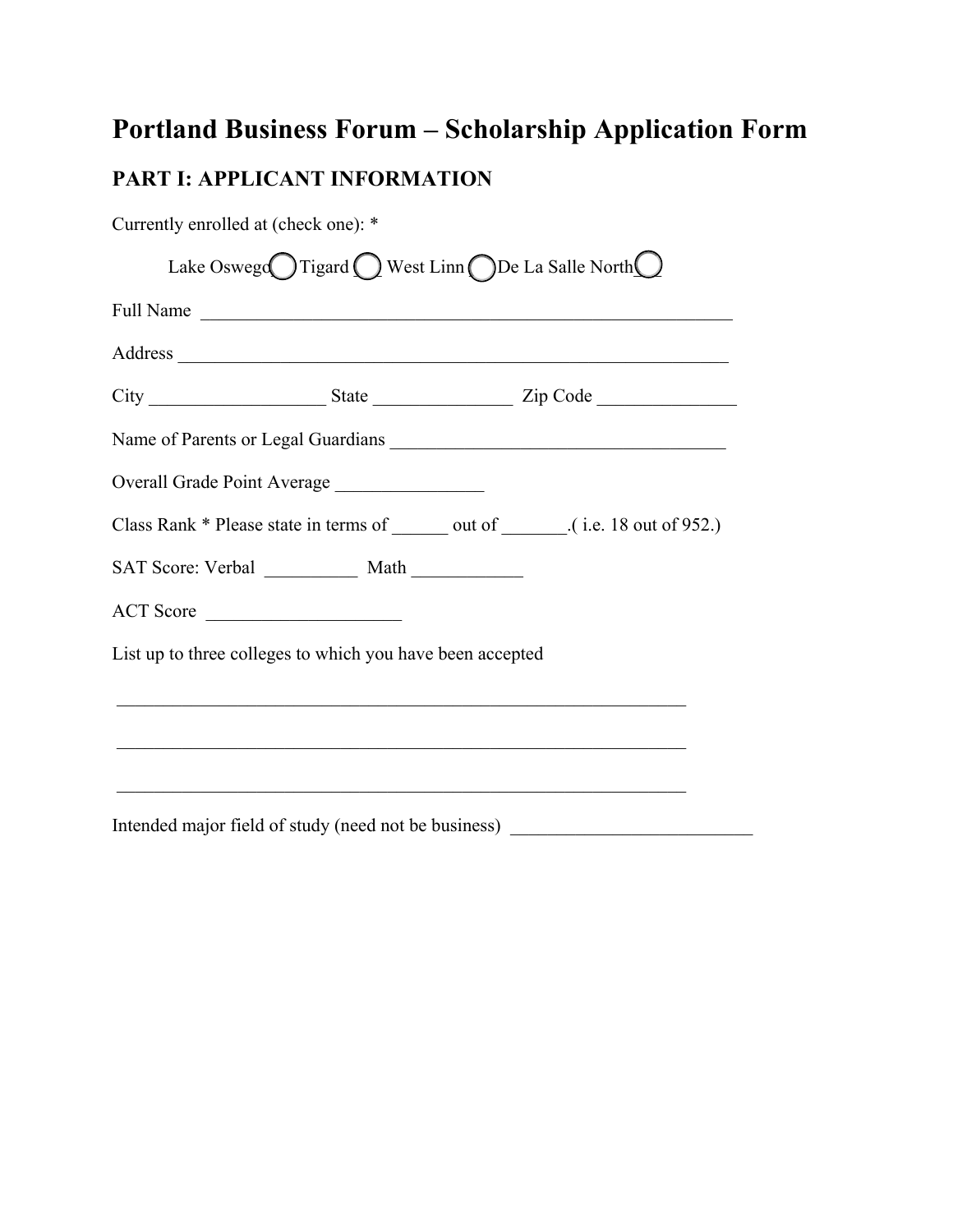### **PART II: MAJOR ACTIVITIES AND ACCOMPLISHMENTS**

Please list your activities and accomplishments for each of the following categories and indicate the grade(s) in which you participated in each activity. If you have more than five activities to list in a category, please list the ones you feel represent your most significant accomplishments.

### **Activities you believe helped you develop or demonstrate LEADERSHIP POTENTIAL**

Be sure and indicate which grade(s) you participated in the activity.

#### **Activities in which you believe you made a contribution to COMMUNITY SERVICE**

Be sure and indicate which grade(s) you participated in the activity.